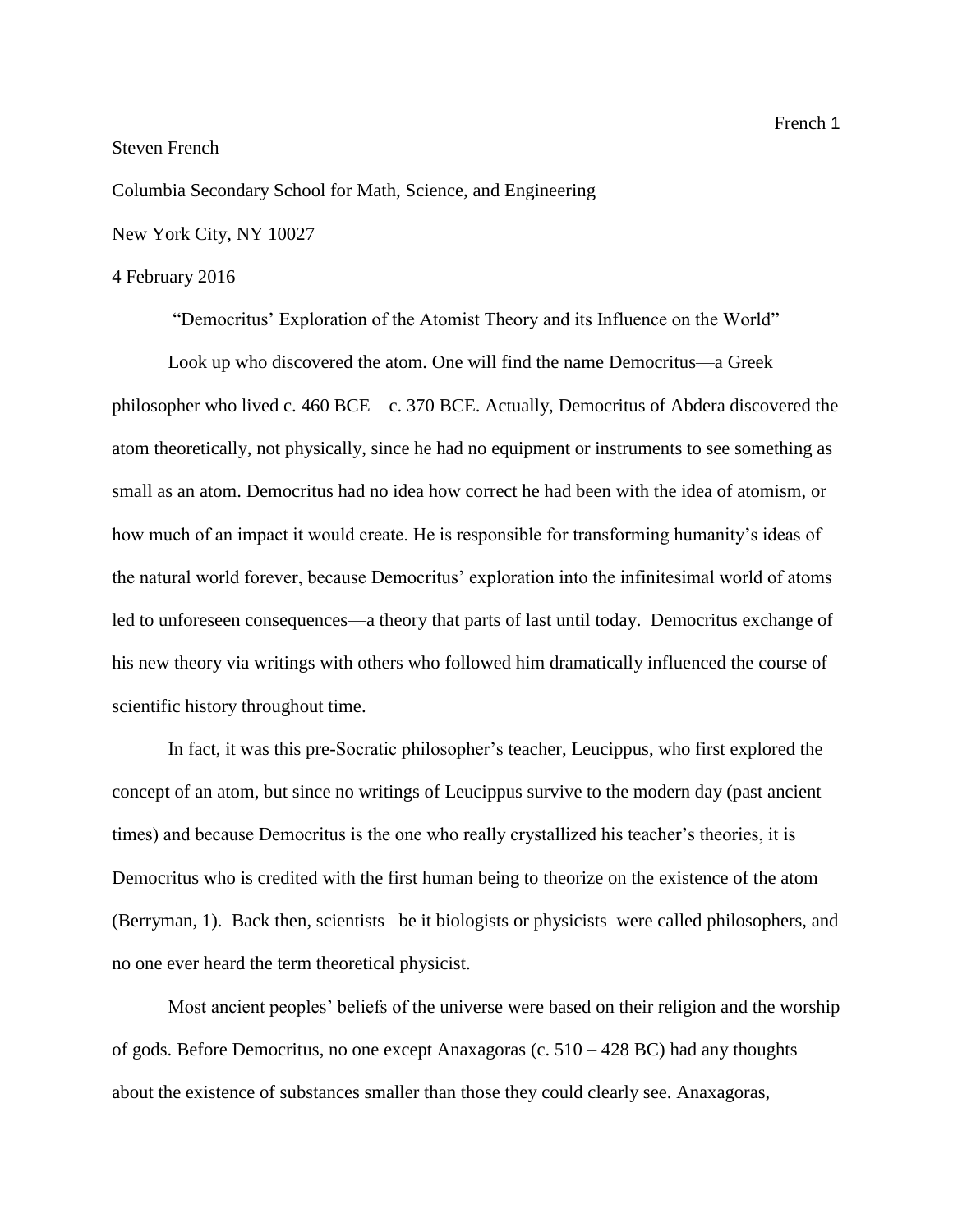however, was more concerned with the original state of the cosmos than atomism (Curd, 1), and he was exiled from Athens for his association with Pericles. One hundred years after Democritus, Aristotle established beliefs in the four classical elements: fire, air, earth and water. Democritus' search for a new way to look at the physics of the natural world was courageous for its time.

It was a group of ancient Greek philosophers who explored the theory of atomism: Leucippus (flourished  $5<sup>th</sup>$  century BC), Democritus, and their followers Epicurus (341–270 BC) and Lucretius (c. 99 BC – c. 55 BC). This group was influenced by Democritus, and through letters and books, Democritus' atomist ideas were subsequently exchanged and actively discussed with the following ancient Greeks and Romans for the next 1000 years: Aristotle (384 – 322 BC), Marcus Tullius Cicero (106 BC – 43 BC), Galen of Pergamon (129 AD – c. 200/c. 216), Sextus Empiricus (c. 160 – 210 CE), Alexander of Aphrodisias (flourished 200 AD), Themistius (317 – c. 390 AD), Simplicius of Cilicia (c. 490 – c. 560), Joannes Stobaeus (flourished 5th-century CE), and John Philoponus (flourished 6th century) (Taylor, 69-90). Into modern times, even today, the ancient atomist theory and Democritus are discussed by scientists in their books. Many new books on theoretical physics, string theory, and astrophysics start with a discussion of Democritus' atomist theory. For example, the most recent book to be written on astrophysics, metaphysics, and extraterrestrial life—The Copernicus Complex by Columbia University Professor Caleb Scharf—credits Democritus with the idea of matter being made up of smaller parts in the beginning of his book (Scharf, 13).

So why is this important? Why was Democritus so learned? He grew up in Thrace, which was on the edge of ancient Greece and bordered the powerful Persian Empire. His wealthy father received the Persian King Xerxes on his march through Abdera. In gratitude, Xerxes left behind some of his wise men, who taught Democritus astronomy and theology. Upon the death of his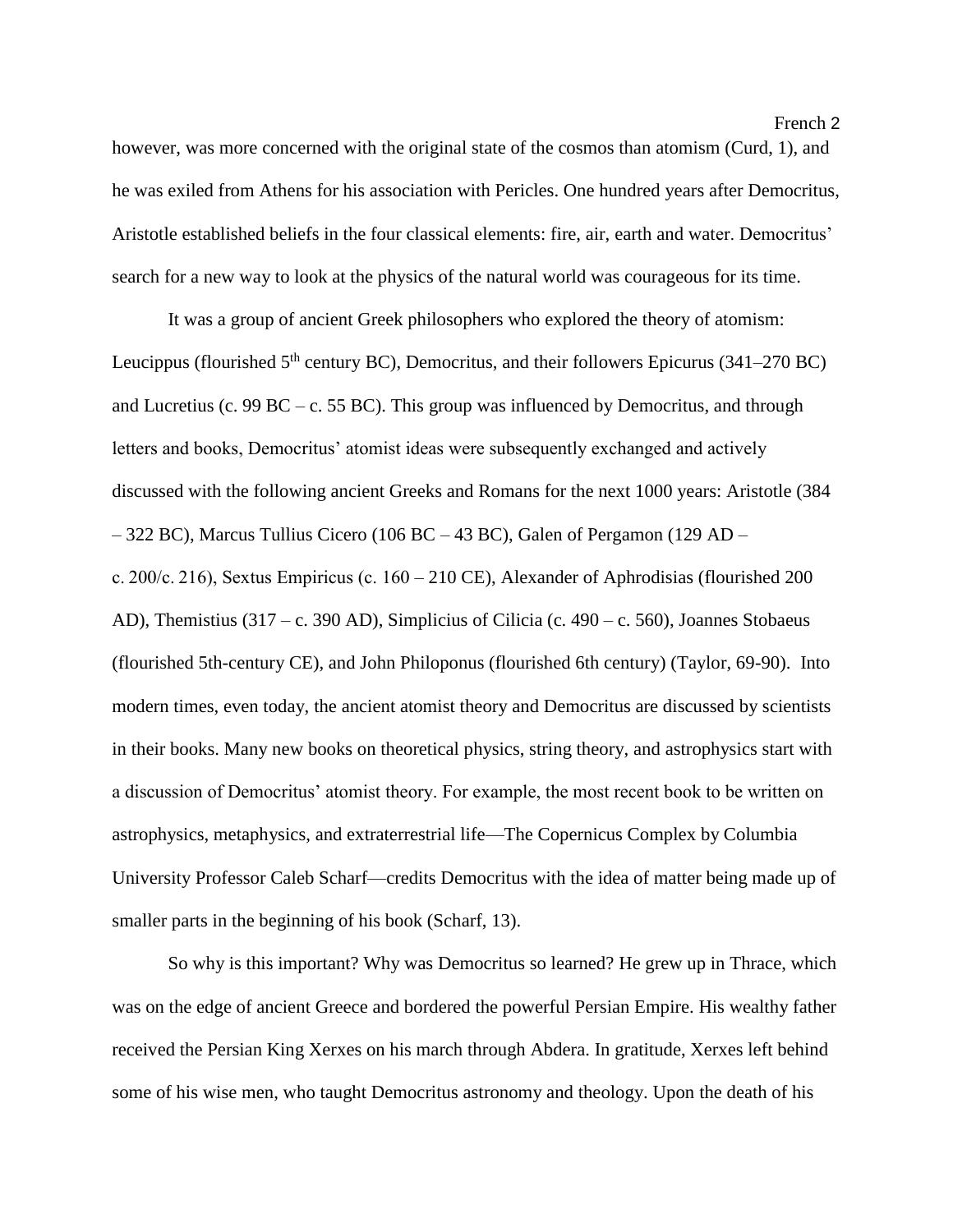father, Democritus spent his inheritance travelling to distant countries in a quest for further knowledge. He travelled to many parts of the known world in search of more education. Due to his travels, Democritus was considered one of the most knowledgeable persons of his time (Macfarlane, 5-13).

Democritus' most famous quote is "Nothing exists but atoms and empty space; everything else is opinion." (Bennett, 1) This shows just how much Democritus believed in the theory of atomism. When he explored his mentor, Leucippus' new theory, Democritus took a risk. This early theoretical physicist had no idea whether or not his theory was actually true, nor did he know what consequences may result from the spread of this revolutionary new theory.

But what was this theory? Atomism, at its most basic level, postulates two substances- that which is, and that which is not. All of the objects, life, and everything in the world are made up of smaller parts known as atoms, based off of the ancient Greek word for uncuttable, atomos, (Thacker, Quinn and Cantrell-Briggs, Loree, 1) and these atoms travel through what is known as the void, which is simply the lack of stuff (ChemTeam,1). The attachment and detachment of atoms has been going on for eternity and will continue to do so. According to this ancient theory of atomism, everything around us is composed of atoms. These are tiny indivisible things which may vary in shape, location, rotation, and more, all of which change the properties of the atom. For example, atoms of fire are spherical, while atoms of water are cubes (Carpi, 1). In addition, in order to stick together and form larger things, atoms are theorized to have hooks on all surfaces to connect to other atoms. These hooks are, however, part of the atom itself. According to Democritus, atoms are partless, because if they had parts, they would be divisible into those parts. After all, an object is only divisible if it contains some void inside, but atoms have no void inside, while, when hooked together, there is some room for void (Taylor, 69-90).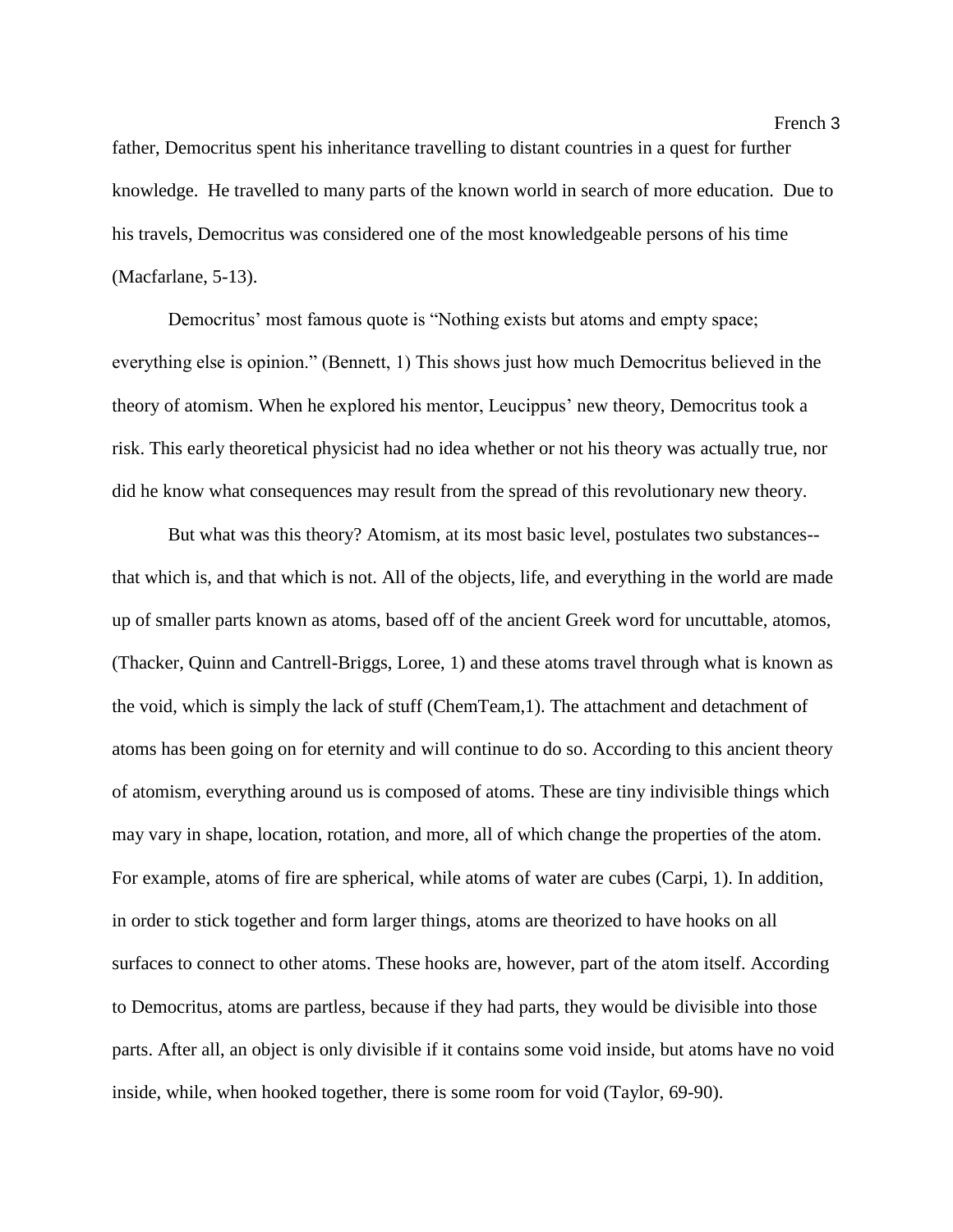Democritus was correct about much of this theory. According to some remaining fragments of the work of ancient Greek philosophers which still remain, Democritus is credited as the first to have discussed how things form and fade away, and he does this in a new way: while the other philosophers have no detailed accounts of what the creation and destruction of things truly are, Democritus and Leucippus hypothesized that atoms separate, join together, and change their arrangements to change the forms of things. Democritus was also correct when he theorized that if one small thing changes among the atoms, the result could be different from what would happen if other arrangements of atoms were used. This early Greek scientist postulated that the void, or space, is infinite, which modern day theoretical physicists believe could be correct according to current mathematical calculations. Democritus also correctly theorized that the most fundamental substances are too small to sense, and knew this to be true without the use of extra equipment such as modern day electron microscopes. In addition, everything (not only nonliving materials) comes together and breaks apart to form new things, which humanity now knows to be correct, because the same atoms are sometimes used to form different molecules. For example, charcoal and diamond are both made of the same atom (carbon). The only difference is that diamond requires much more energy along with the carbon to create it as compared to charcoal. Plus, the ingenious Democritus accurately theorized that atoms have weight, which is true, although the weight of an atom is very, very tiny relative to the weight of any larger object composed of millions of atoms (Taylor, 69-90). Democritus was right about many of his theories and very forward-thinking for his time.

One may now be left wondering, "How could one know all of this to be true about a theory developed so long ago?" Well, the word of atomism was spread through others around the known world, and it was further explored long after Democritus' death--over 1000 years later, in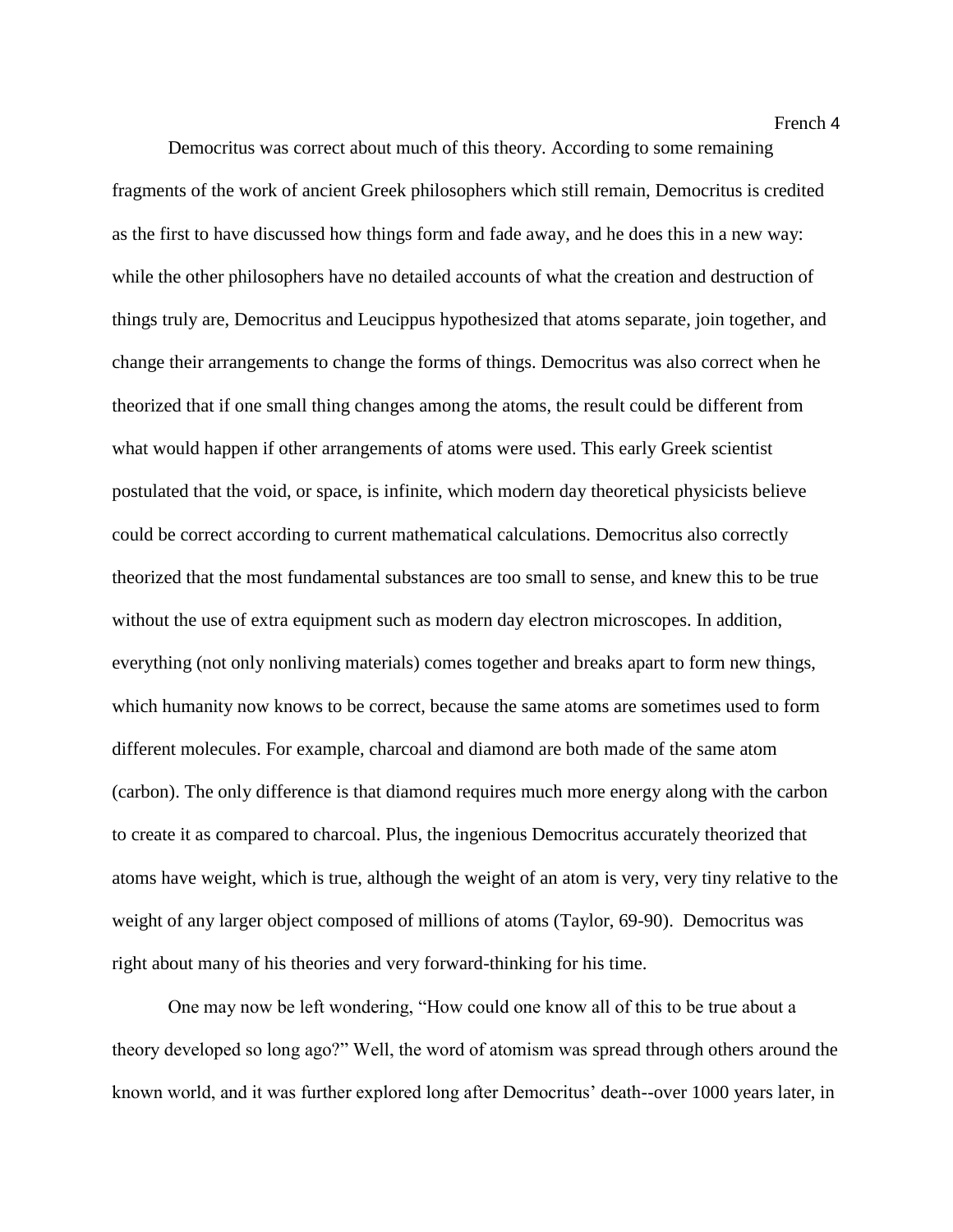fact, via books and letters by other respected philosophers who valued Democritus' new ideas. Soon after his death, a new philosopher destined to become one of the most well known of his time, Aristotle, was born. Although he was a great philosopher, Aristotle was against the theory of atomism, because he believed that indivisible substances cannot exist. Hence, he wrote two books: Against Democritus and Problems with Democritus. During the next thousand years, other Greek and Roman philosophers, however, used logic to show how Aristotle's claims are invalid. They include: Marcus Tullius Cicero, Galen of Pergamon, Sextus Empiricus, Alexander of Aphrodisias, Themistius, Simplicius of Cilicia, Joannes Stobaeu, and John Philoponus. Most wrote commentaries on Aristotle's famous writings, for example, De Generatione et Corruptione and Metaphysics that included a discussion of atomism. Many wrote letters and books to exchange their understanding of the creative Democritus' exploration into the small world of atoms (Taylor, 69-90). Hence, through all of this discussion, scientists even up through today continue to preserve the innovative information included in Democritus' marvelous ancient theory.

Although not all of Democritus' facts were completely correct, they still represented a great leap from the ancients' previous theories of the universe. Democritus was correct on many of his basic ideas of atomism but incorrect on most of his other, more specific ideas of atomism, perhaps due to his lack of ability to directly detect atoms. For example, he was incorrect on the following concepts. Leucippus and Democritus were wrong in saying that atoms are too small to be further divided and are partless, while Epicurus said that they do have parts but simply are unable to be affected. Democritus erroneously believed anything could be made from atoms and that atoms have parts and size, but they are incapable of being divided because of their solidity and fullness. Rather than combine, when atoms collide, they simply hook onto each other.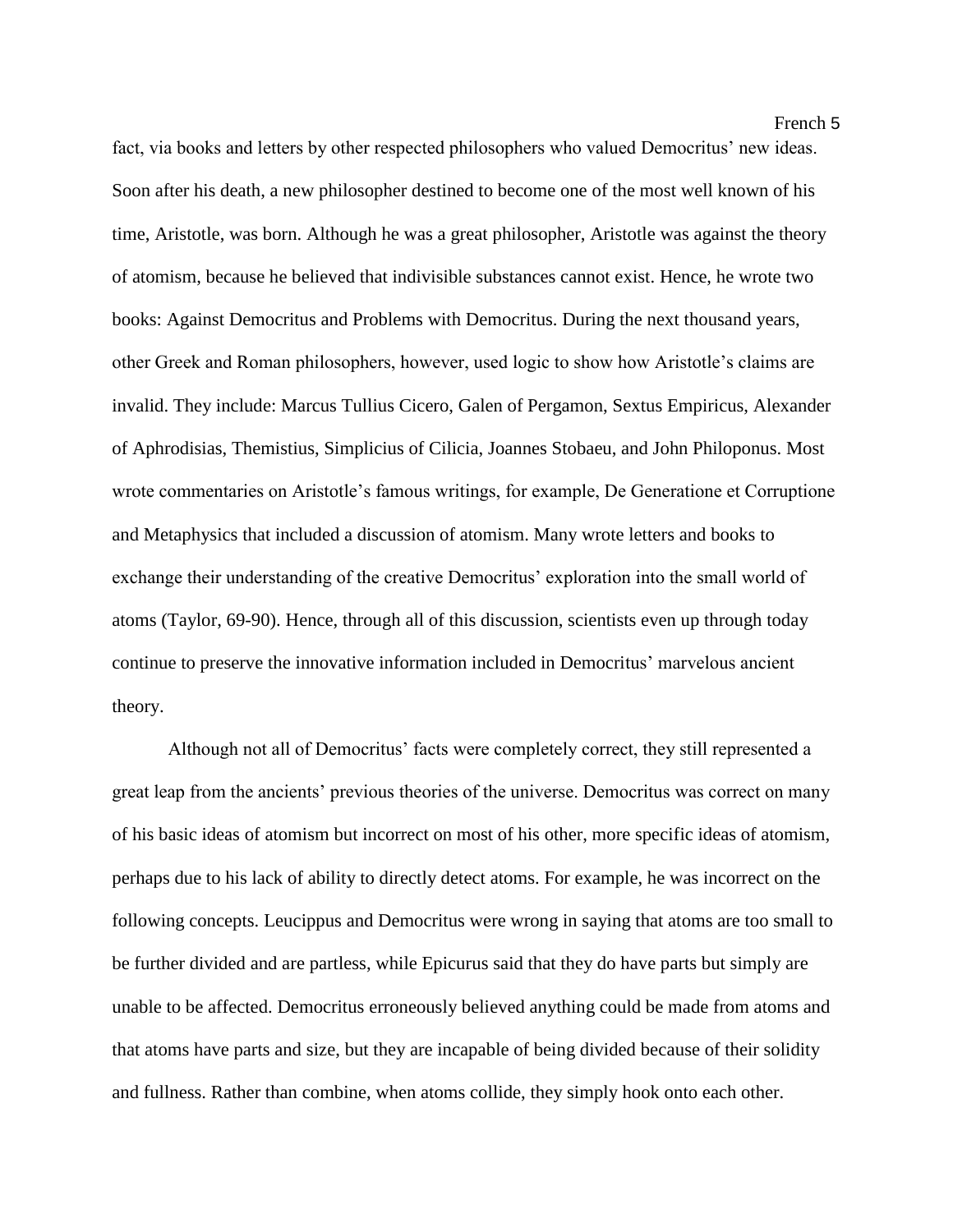Democritus also had thought that atoms' appearances change when the observer moves closer to or farther from the atom, but this is incorrect. This "father of modern science" was also wrong in saying atoms are indivisible due to their lack of void inside; the void was said to be fine-textured. Democritus was also wrong in thinking the following: there are an infinite number of atoms with infinitely many shapes "since there is no more reason for them to be one shape than another" (Taylor, 69-90). The shapes of atoms determined properties of what they made up, for example, spherical atoms yield fire, while cubical yield water. Atoms form compounds by the fitting of their shapes, sizes, arrangements, and orders. Democritus erroneously believed the atoms are moved by mutual impact, but there is no stated natural origin of the motion à atoms are by nature immobile and moved by a blow (Freeman, 1). Furthermore, the cause of the atoms' weight is also not stated. The atomists incorrectly postulate "partless elements" as parts of the atoms which are also (according to them) weightless. Primary bodies (solids) had no weight but were rather moved by mutual collisions in the void (Garrett, 1). According to Democritus, there is no such thing as color and atoms are colored by their position. Democritus believed an atom may be as large as the world. Atoms have been doing this and will do this for eternity (Taylor, 69-90). While he was incorrect on the smaller details like the ones mentioned above, perhaps due to being born in the wrong time, Democritus was right about the larger picture.

If Democritus were around today, what would he be doing? He would likely be working in the field of theoretical physics. In particular, Democritus' ancient theories on time and other worlds relate to modern theoretical physicists' theories on the existence of a multiverse, which essentially would mean that the world is many universes together in one encompassing region, or meta-universe (Crumey, 1). Possibly he might also be working on the challenging task of the theory of everything (ToE), a.k.a. master theory, one equation that explains everything in the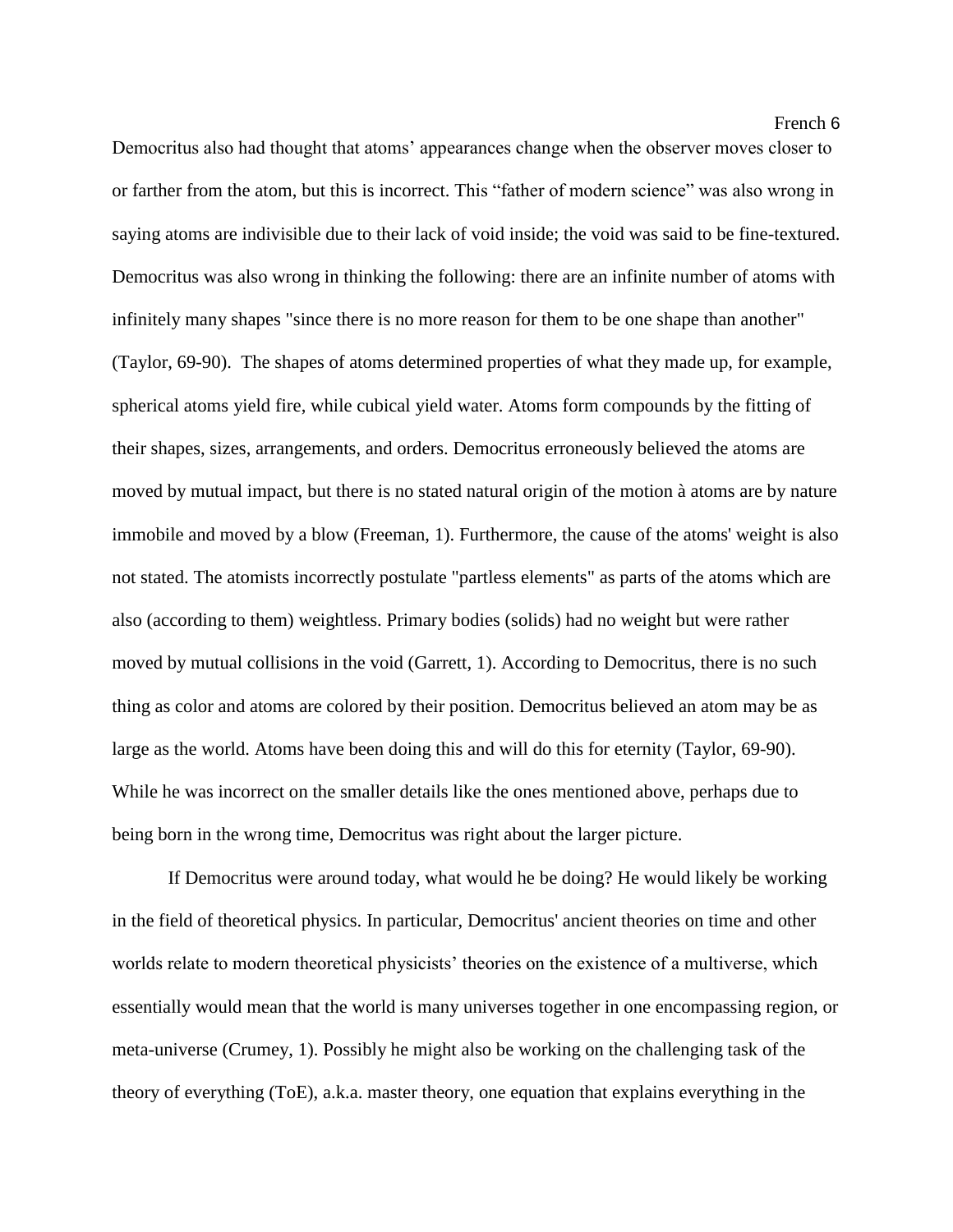universe, which Albert Einstein and Stephen Hawking worked on. This is because theoretical physicists come up with and refine theories of what the world truly is, similarly to how Democritus' ancient theory of atomism explained how the world works at the deepest level. In the theoretical physicist field, in both modern and ancient times, Democritus would come up with a theory about a natural phenomenon which is unprovable and not verifiable, and subsequently try to gather data to prove it. The only difference between the modern and ancient definitions of a theoretical physicist is that in modern times, one must utilize math in the proof of their theory, while in ancient times, it was rare to see math proving a scientific theory (The Worst, 1).

Some, however, may argue that Democritus was not a theoretical physicist due to the lack of mathematics in his atomist theory. During Democritus' lifespan, not all areas of math were as developed as others. For example, algebra and calculus were not in existence for at least another 1,000 years. In ancient times, theories were not usually backed up using math and the field of science was still categorized as philosophy. Two millennia later, that all changed and hence appeared the modern day definition of theoretical physics that includes the use of math. For example, Albert Einstein came up with thought experiments that were later backed up by math, sometimes by other theoretical physicists' even decades later.

In his exploration of atomism, Democritus could have also used the modern day electron microscope. Just like in the early 20<sup>th</sup> century, Einstein could have used many observatories and data from around the world to prove his theory that there really are stars moving around black holes. Unfortunately, these amenities were not available in the lifetime of these great thinkers.

To conclude, Democritus had no idea how correct he had been by believing in atomism and how much of an effect his atomist theory had over the following 2000 plus years.

French 7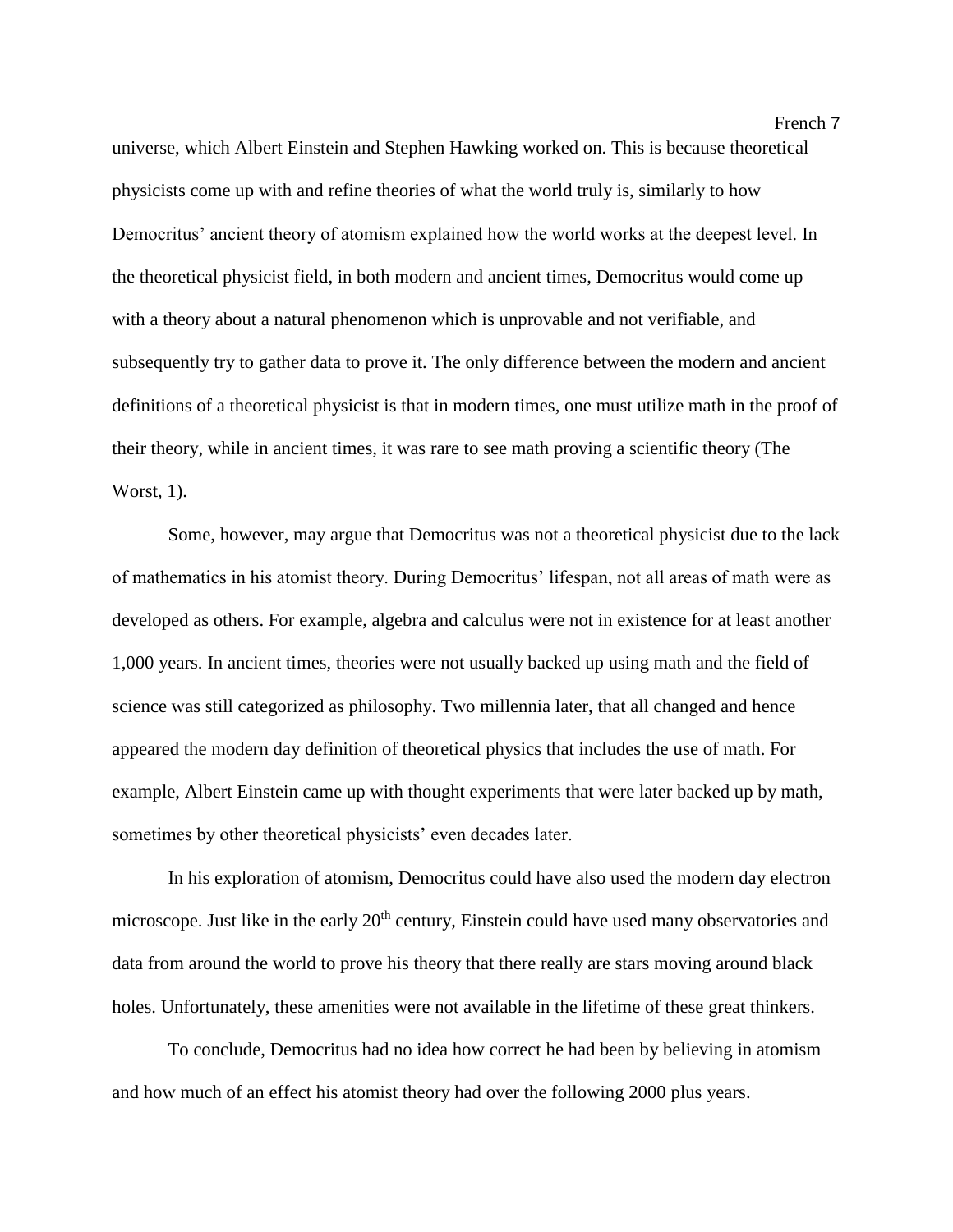Throughout history, scientists have exchanged Democritus' ideas and utilized them to launch humanity ahead into a world full of knowledge and new theories. In just the past hundred years, humanity has even advanced far in the world of astrophysics, from our solar system to the edge of the visible universe. And Democritus is to be thanked; without his exploration of atomism, the path to proving the existence of atoms would have taken many years longer.

## Works Cited

## Annotated Bibliography

Primary Sources:

Democritus of Abdera. *Ancilla to the Pre-Socratic Philosophers*. Trans. Kathleen Freeman. 1948. Print. [<http://sacred-texts.com/cla/app/app63.htm>](http://sacred-texts.com/cla/app/app63.htm)

Leucippus and Democritus. "The Atomists, Leucippus and Democritus: Fragments: A Text and Translation with a Commentary by C. C. W. Taylor". Trans. C. C. W. Taylor. Toronto: University of Toronto Press Incorporated, 1999. Print.

[<https://books.google.com/books?id=i\\_1u3X4yqdAC&pg=PA157&lpg=PA157&dq=de](https://books.google.com/books?id=i_1u3X4yqdAC&pg=PA157&lpg=PA157&dq=democritus+primary+source&source=bl&ots=-lHyXfSIQu&sig=l4ElzicV3hRaep5U7-va8kVmwyk&hl=en&sa=X&ved=0ahUKEwi72OuKh8jJAhXLlB4KHcj6CtsQ6AEILjAC#v=onepage&q=democritus%20primary%20source&f=false) [mocritus+primary+source&source=bl&ots=-lHyXfSIQu&sig=l4ElzicV3hRaep5U7](https://books.google.com/books?id=i_1u3X4yqdAC&pg=PA157&lpg=PA157&dq=democritus+primary+source&source=bl&ots=-lHyXfSIQu&sig=l4ElzicV3hRaep5U7-va8kVmwyk&hl=en&sa=X&ved=0ahUKEwi72OuKh8jJAhXLlB4KHcj6CtsQ6AEILjAC#v=onepage&q=democritus%20primary%20source&f=false) [va8kVmwyk&hl=en&sa=X&ved=0ahUKEwi72OuKh8jJAhXLlB4KHcj6CtsQ6AEILjA](https://books.google.com/books?id=i_1u3X4yqdAC&pg=PA157&lpg=PA157&dq=democritus+primary+source&source=bl&ots=-lHyXfSIQu&sig=l4ElzicV3hRaep5U7-va8kVmwyk&hl=en&sa=X&ved=0ahUKEwi72OuKh8jJAhXLlB4KHcj6CtsQ6AEILjAC#v=onepage&q=democritus%20primary%20source&f=false) [C#v=onepage&q=democritus%20primary%20source&f=false>](https://books.google.com/books?id=i_1u3X4yqdAC&pg=PA157&lpg=PA157&dq=democritus+primary+source&source=bl&ots=-lHyXfSIQu&sig=l4ElzicV3hRaep5U7-va8kVmwyk&hl=en&sa=X&ved=0ahUKEwi72OuKh8jJAhXLlB4KHcj6CtsQ6AEILjAC#v=onepage&q=democritus%20primary%20source&f=false)

Secondary Sources:

Bennett, Linda. *What Democritus Thought*. Boise State. Web. 1 November 2015. [<http://edtech2.boisestate.edu/lindabennett1/502/democritus.html/>](http://edtech2.boisestate.edu/lindabennett1/502/democritus.html)

Berryman, Sylvia. "Ancient Atomism." *Stanford Encyclopedia of Philosophy*. Stanford